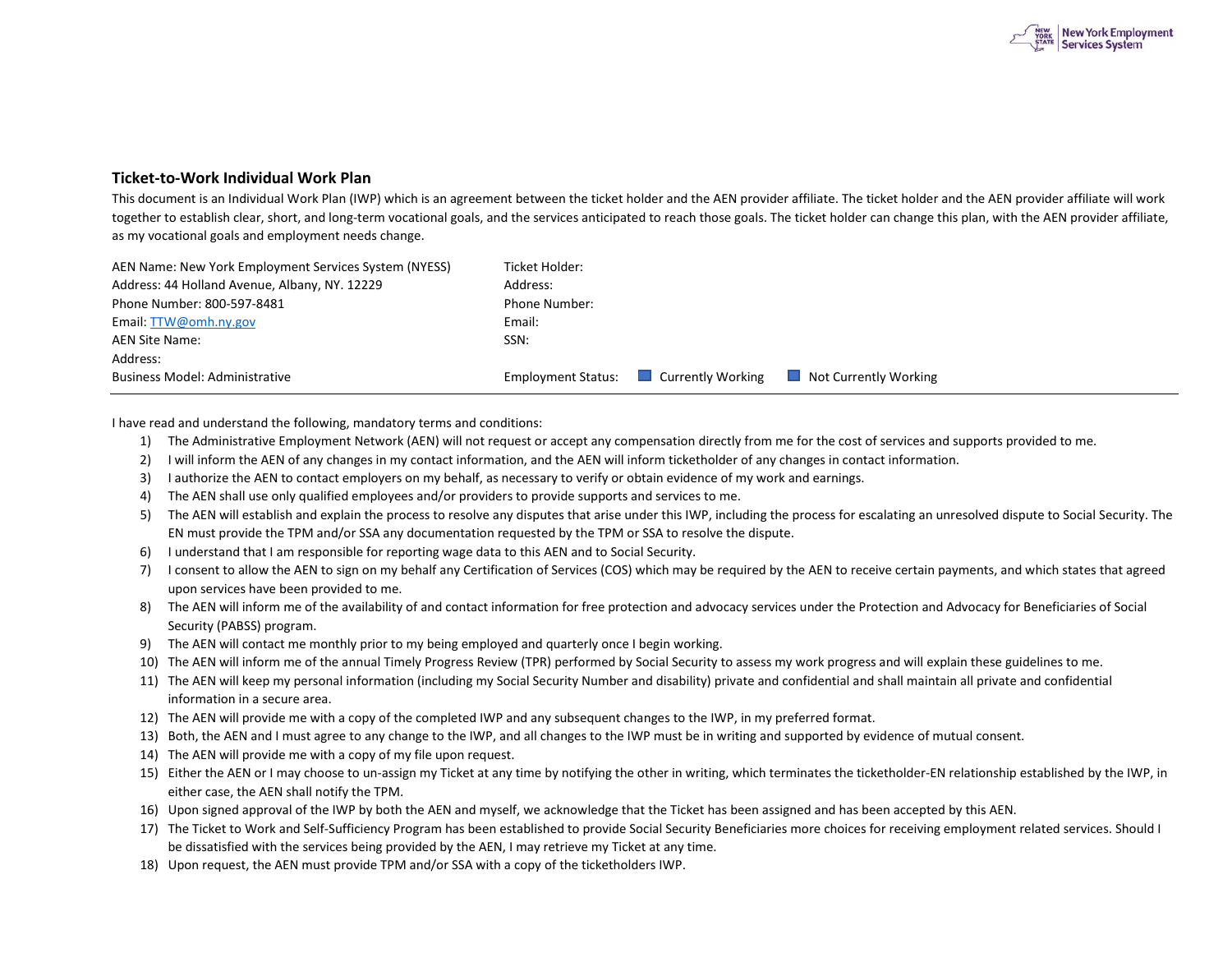

**I choose to participate in the Ticket to Work Program with the Administrative Employment Network (AEN) provider named below. I understand that my AEN will provide employment support to me, to help me find a job, increase my earnings, and reduce my reliance on SSA benefits. I have read and understand the requirements, obligations, and terms and conditions expressed in this IWP. I declare under penalty of perjury that I have examined the information on this form, and on any accompanying statements or forms, and it is true and correct to the best of my knowledge.** 

| <b>Individual Work Plan Services and Supports:</b>                                                  |                                                                                                                                                                                                                               |  |  |  |  |  |  |  |  |
|-----------------------------------------------------------------------------------------------------|-------------------------------------------------------------------------------------------------------------------------------------------------------------------------------------------------------------------------------|--|--|--|--|--|--|--|--|
| <b>SMART Goals</b> (Specific, Measurable, Achievable, Realistic, Timely)                            |                                                                                                                                                                                                                               |  |  |  |  |  |  |  |  |
|                                                                                                     |                                                                                                                                                                                                                               |  |  |  |  |  |  |  |  |
|                                                                                                     |                                                                                                                                                                                                                               |  |  |  |  |  |  |  |  |
|                                                                                                     |                                                                                                                                                                                                                               |  |  |  |  |  |  |  |  |
|                                                                                                     |                                                                                                                                                                                                                               |  |  |  |  |  |  |  |  |
|                                                                                                     |                                                                                                                                                                                                                               |  |  |  |  |  |  |  |  |
| Maximum Distance beneficiary is willing to travel to work: ________________(miles)                  |                                                                                                                                                                                                                               |  |  |  |  |  |  |  |  |
| IWP Development Meeting: Face to Face Figure Telephone Figure (Explain) ___________________________ |                                                                                                                                                                                                                               |  |  |  |  |  |  |  |  |
|                                                                                                     | Date of IWP Meeting: Location of Meeting: Location of Meeting: Location of Meeting: Location of Meeting: Location of Meeting: Location of Meeting: Location of Meeting: Location of Meeting: Location of Meeting: Location of |  |  |  |  |  |  |  |  |
| Name and Position Title of AEN Interviewer                                                          |                                                                                                                                                                                                                               |  |  |  |  |  |  |  |  |

## **Supports and Services to be Provided:**

The AEN and I have agreed on the supports and services that will be provided to me, and the necessary conditions associated with my successful employment within my vocational goal. The AEN will provide all agreed services for initial and ongoing follow-up supports. Long-term follow-up supports imply that the AEN will provide supports that will help ticketholders sustain SGA level while employed. Ongoing contact is required: monthly, prior to my employment, and quarterly once I am employed.

## **Select all anticipated services below, and provide detail:**

Career Planning **(Required: during the IWP development process)** 

| Job Search/Placement Services (Required: if not working)         |
|------------------------------------------------------------------|
|                                                                  |
| <b>Solution</b> Placement <b>Solution Security Security 1996</b> |
|                                                                  |